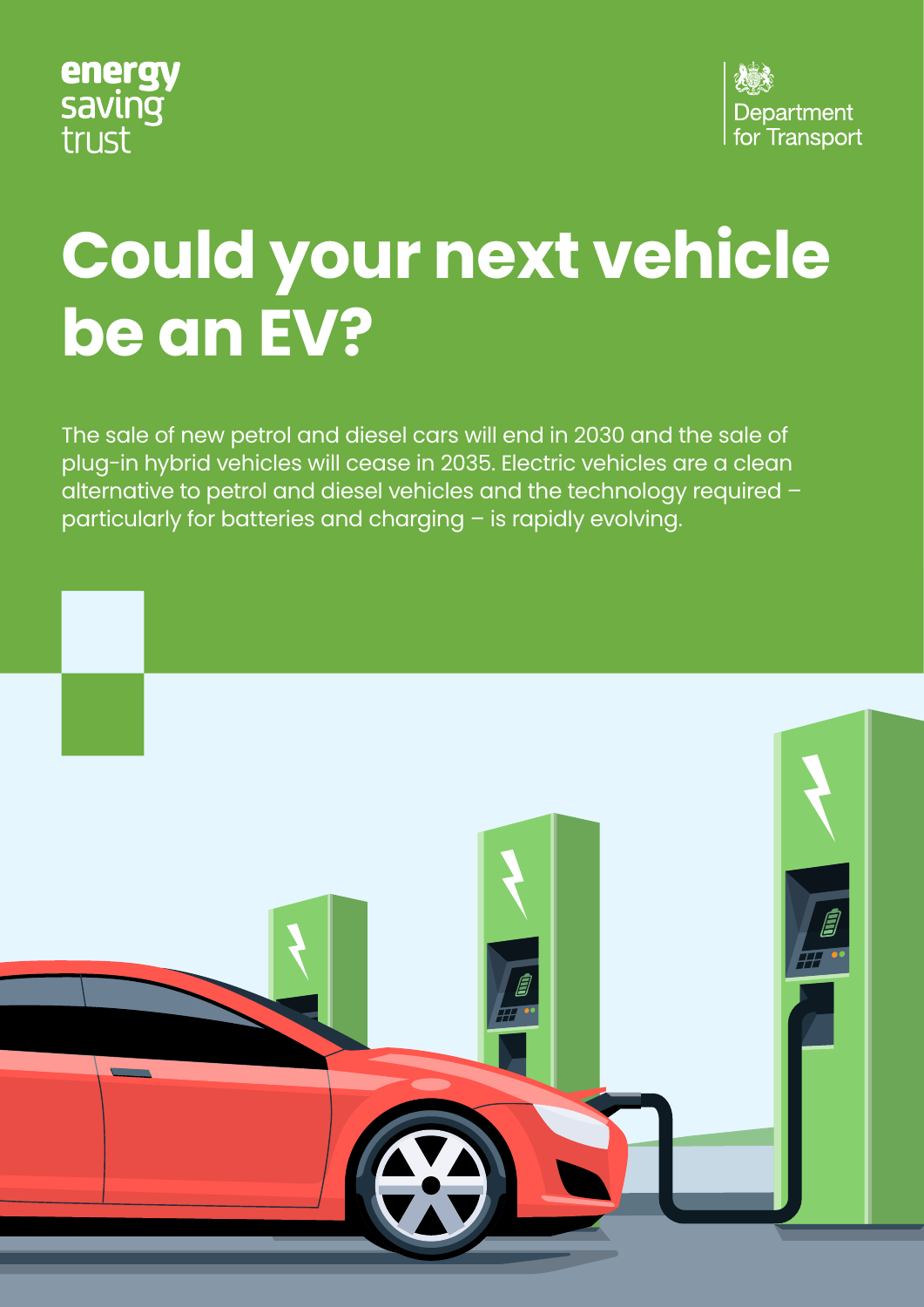## 01

#### **Does your daily or annual mileage support a move to EV?**

Most EVs on the market today have a range of 150 to 300 miles. If you consider the journeys you make on a regular basis you may well find that their range fits your needs. If you need to travel further afield more regularly then topping up at a rapid charger can replenish an EV battery up to 80% in around an hour. A quick top up to get you home can be achieved in as little as 20 minutes.

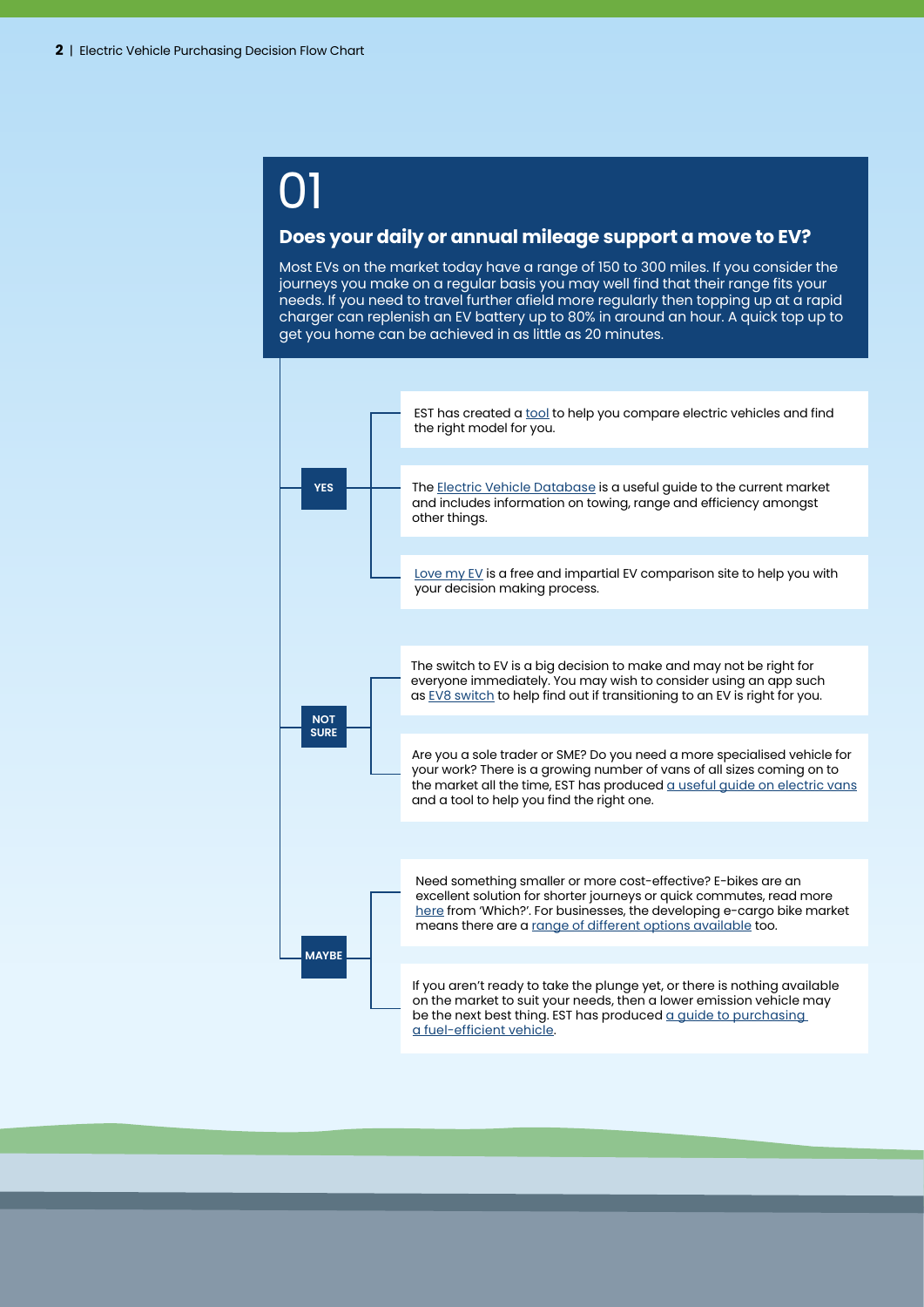### 02

#### **Do you have access to off-street parking at home?**

Approximately 60% of households have a driveway of some description so home charging will likely continue to be the main source of EV charging for the majority of drivers. However, for the 40% of residents without access to off-street parking, a number of alternative solutions are available.



**I have my own drive way** – You can slow charge from home using a standard 3 pin plug but charge time will be around 27 hours for an EV with a 62kWh battery! A 7kW home fast charging unit (the highest rate of charge available from most UK domestic supplies) will fully charge a 62kWh battery in around 9 hours. Zap-map has produced a useful tool [to work out the costs of charging at home](https://www.zap-map.com/tools/home-charging-calculator/).

**Home chargepoints should be [smart enabled](https://energysavingtrust.org.uk/advice/smart-charging-electric-vehicles/)** – This means that they can be programmed to charge an EV outside of peak electricity demand periods. It can also enable EV owners to take advantage of EV specific electricity tariffs which offer lower cost charging during off peak hours.

**I live in a block of flats or rented accommodation** – From April 2022, the [OZEV homecharge grant scheme](https://www.gov.uk/government/publications/customer-guidance-electric-vehicle-homecharge-scheme/electric-vehicle-homecharge-scheme-guidance-for-customers) will be available to homeowners (and landlords) who live in flats and people in rental accommodation.

**I don't have any access to off-street parking** - The number of publicly available fast and rapid chargepoints are increasing on an almost daily basis and many councils are facilitating the delivery of new chargepoints in their areas. Alternatively, there are opportunities to share charging equipment across your community courtesy of projects such as co-charger and zap-home.

**I regularly commute to a single place of work** – Does your employer provide EV charging for staff and/or fleet vehicles? The [OZEV workplace](https://www.gov.uk/government/publications/workplace-charging-scheme-guidance-for-applicants-installers-and-manufacturers)  [grant scheme](https://www.gov.uk/government/publications/workplace-charging-scheme-guidance-for-applicants-installers-and-manufacturers) is available to enable employers to install chargepoints for staff and fleet use and electricity used to charge employees' vehicles is not seen as a benefit in kind by HMRC.

**Can I run a cable across the pavement?** Trailing a cable from your property across the pavement to charge an EV is not advisable due to the hazards this can pose for people using the pavement. Many councils actively recommend against this practice.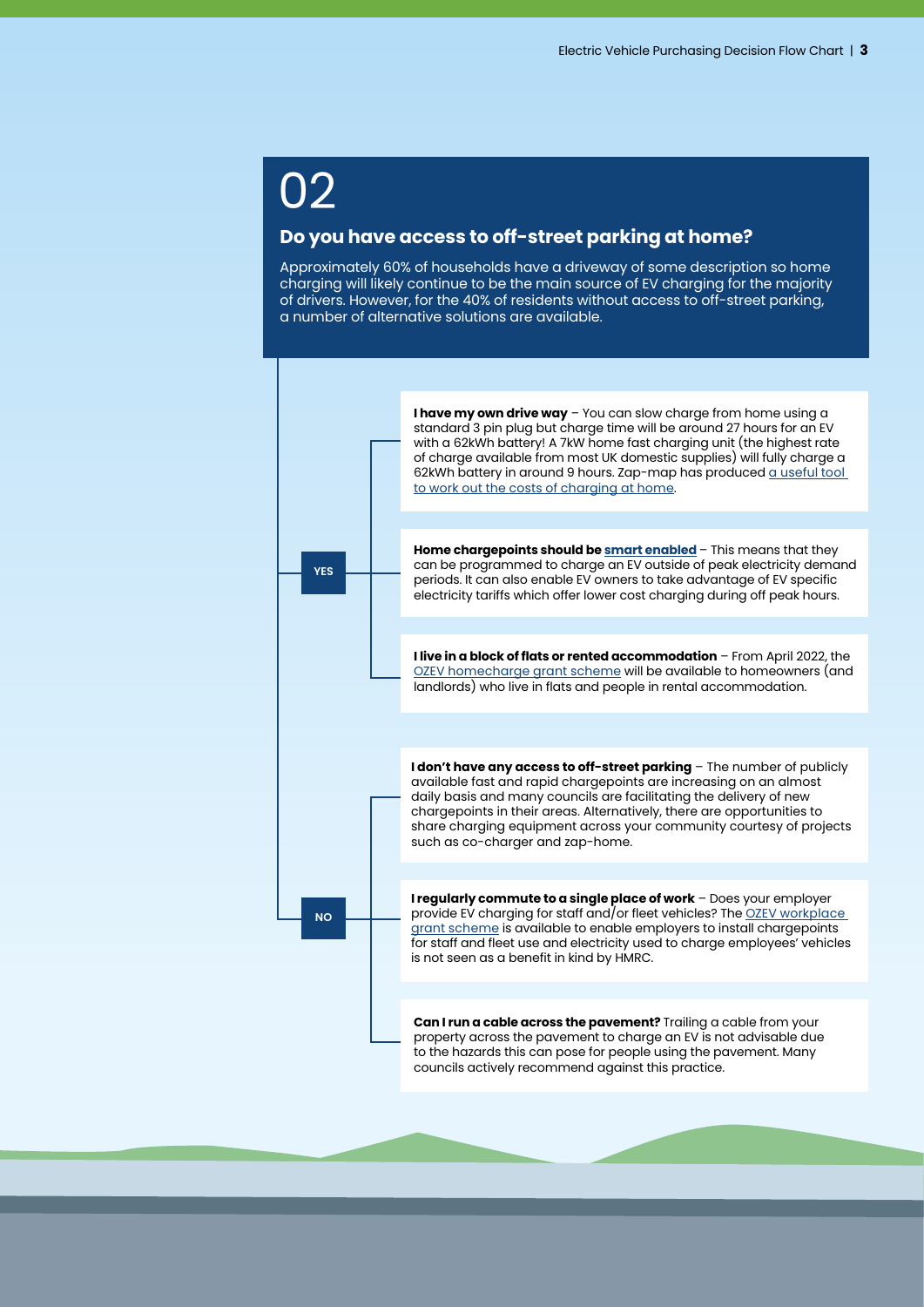### 03

#### **Are you looking to purchase outright or lease? What timeframe are you considering for your next vehicle?**

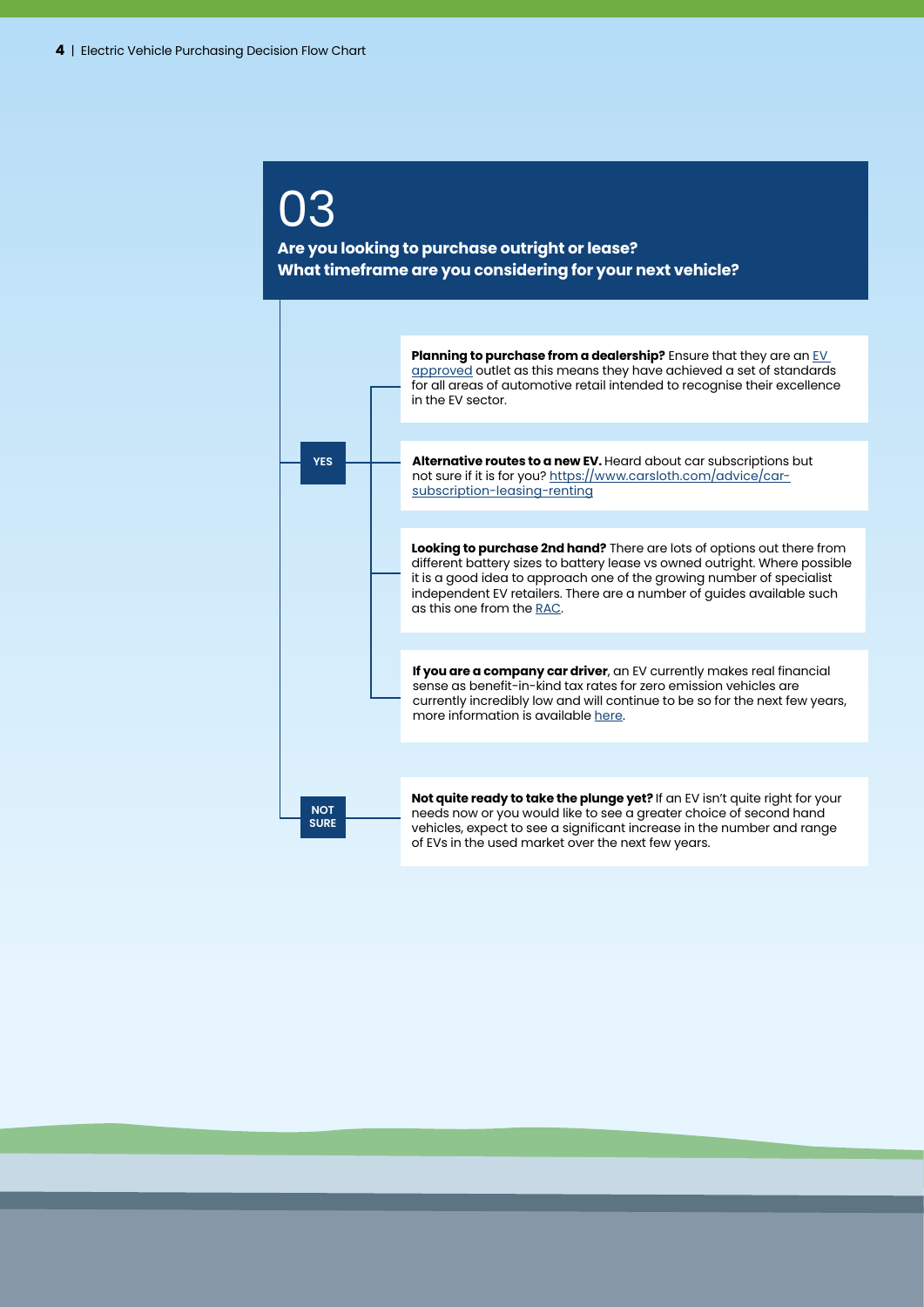#### **EV jargon busting:**

**kWh – kilowatt hour**. This a measure of energy and usually used to signify the 'size' of an EV battery. It is comparable to fuel tank size in a petrol or diesel car, the larger the number of kWh, more energy the battery can store and the longer the car's range will be. An electric vehicle will travel between 2 and 4 miles per kWh, depending on the size and weight of the car.

**kW – kilowatt**. This is a measure of power and is usually used when talking about EV charging technology; chargepoints are rated in kW and the higher the kW number, the faster it will be able to charge a vehicle. Ultimately it is the vehicle that determines the rate of charge that it will draw from the chargepoint.

**EV – Electric Vehicle**. Also sometimes referred to as BEV or battery electric vehicle.

**PHEV – Plug-in Hybrid Electric Vehicle**. A vehicle with both a conventional petrol or diesel engine and an electric motor and relatively small battery pack. Electric only range is generally between 20 and 50 miles with a further 300+ from the internal combustion engine.

**Slow charging** – this refers to any charging infrastructure, including a standard 230v domestic socket, that has a power rating of 3.6kW or less. Lamp column chargepoints tend to be around 5 kW.

**Fast charging** – EV chargepoints rated from 7kW up to 22kW.

**Rapid charging** – higher powered chargepoints, usually 50kW. Ultra-rapid chargepoints are increasingly becoming available with power rating of 150kW and even 350kW which would add around 70-80 miles of range in as little as 5 minutes. Currently very few EVs on the market can charge at this rate. However there are a growing number that can charge at around 200kW on these chargers which equates to around ten miles range gained per minute on charge.

**EV charging speed calculator**: Battery size (kWh)/Charger power (kW) = Charging time (hours) (info from [RAC](https://www.rac.co.uk/drive/electric-cars/charging/electric-car-charging-speeds/))

**AC** – alternating current. The standard power supply provided by the electricity network to UK householders.

**DC** – direct current. Batteries must be charged using DC. EVs will convert AC power to DC via an onboard charger. Higher powered rapid chargers convert AC to DC and supply it direct to the car which is why they can charge at higher rates.